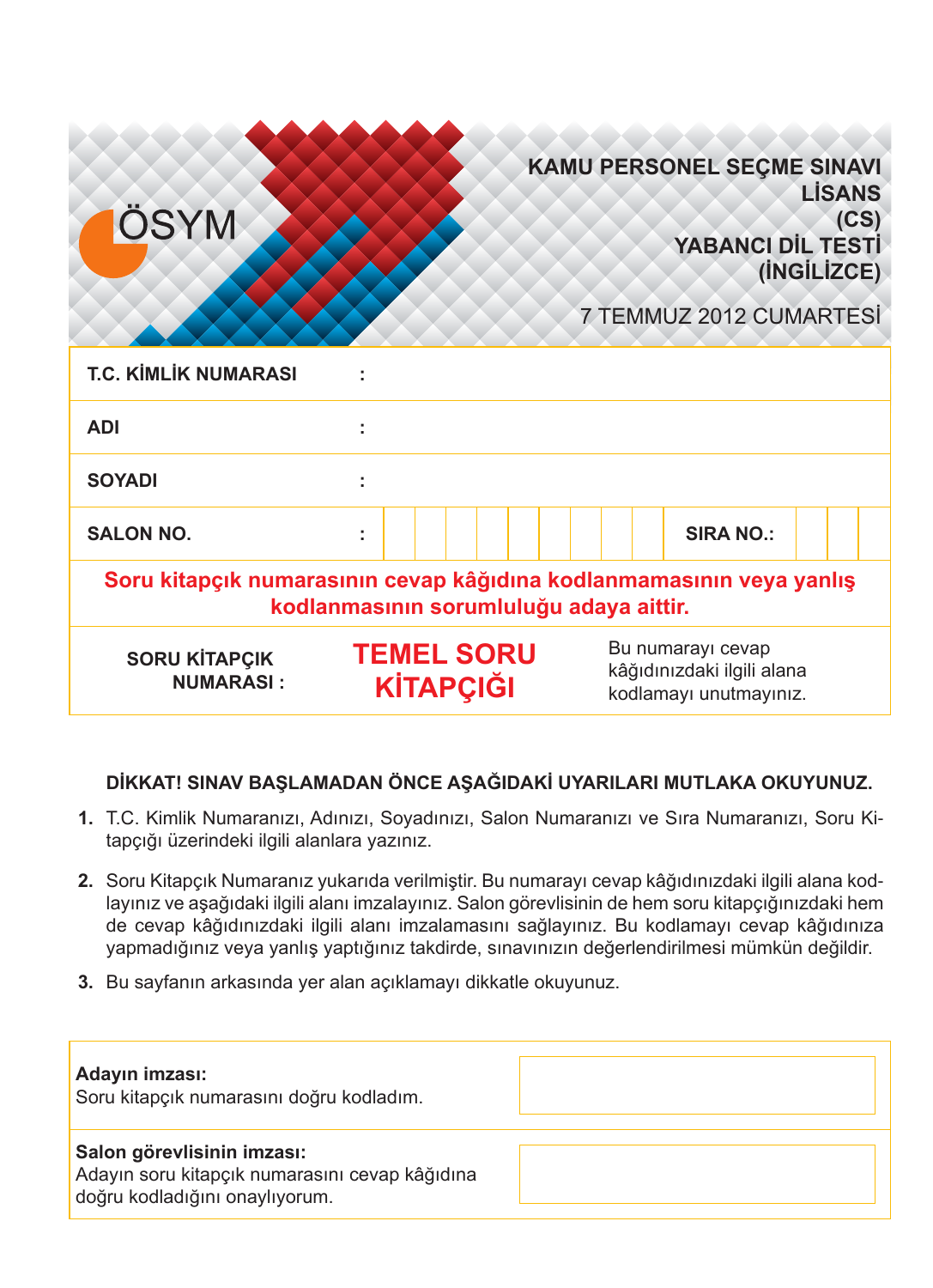# **AÇIKLAMA**

- **1.** Bu kitapçıkta Kamu Personel Seçme Sınavı Yabancı Dil **(İngilizce)** Testi bulunmaktadır.
- **2.** Bu test için verilen toplam cevaplama süresi **60 dakikadır (1 saat)**.
- **3.** Bu testte **60 soru** vardır.
- **4.** Bu kitapçıktaki testte yer alan her sorunun sadece bir doğru cevabı vardır. Bir soru için birden çok cevap yeri **7.** Sınavda uyulacak diğer kurallar bu kitapçığın arka kaişaretlenmişse o soru yanlış cevaplanmış sayılacaktır.
- **5.** İşaretlediğiniz bir cevabı değiştirmek istediğinizde, silme işlemini çok iyi yapmanız gerektiğini unutmayınız.
- **6.** Bu test puanlanırken doğru cevaplarınızın sayısından yanlış cevaplarınızın sayısının dörtte biri düşülecek ve kalan sayı testle ilgili ham puanınız olacaktır. Bu nedenle, hakkında hiçbir fikriniz olmayan soruları boş bırakınız. Ancak, soruda verilen seçeneklerden birkaçını eleyebiliyorsanız kalanlar arasında doğru cevabı kestirmeye çalışmanız yararınıza olabilir.
	- pağında belirtilmiştir.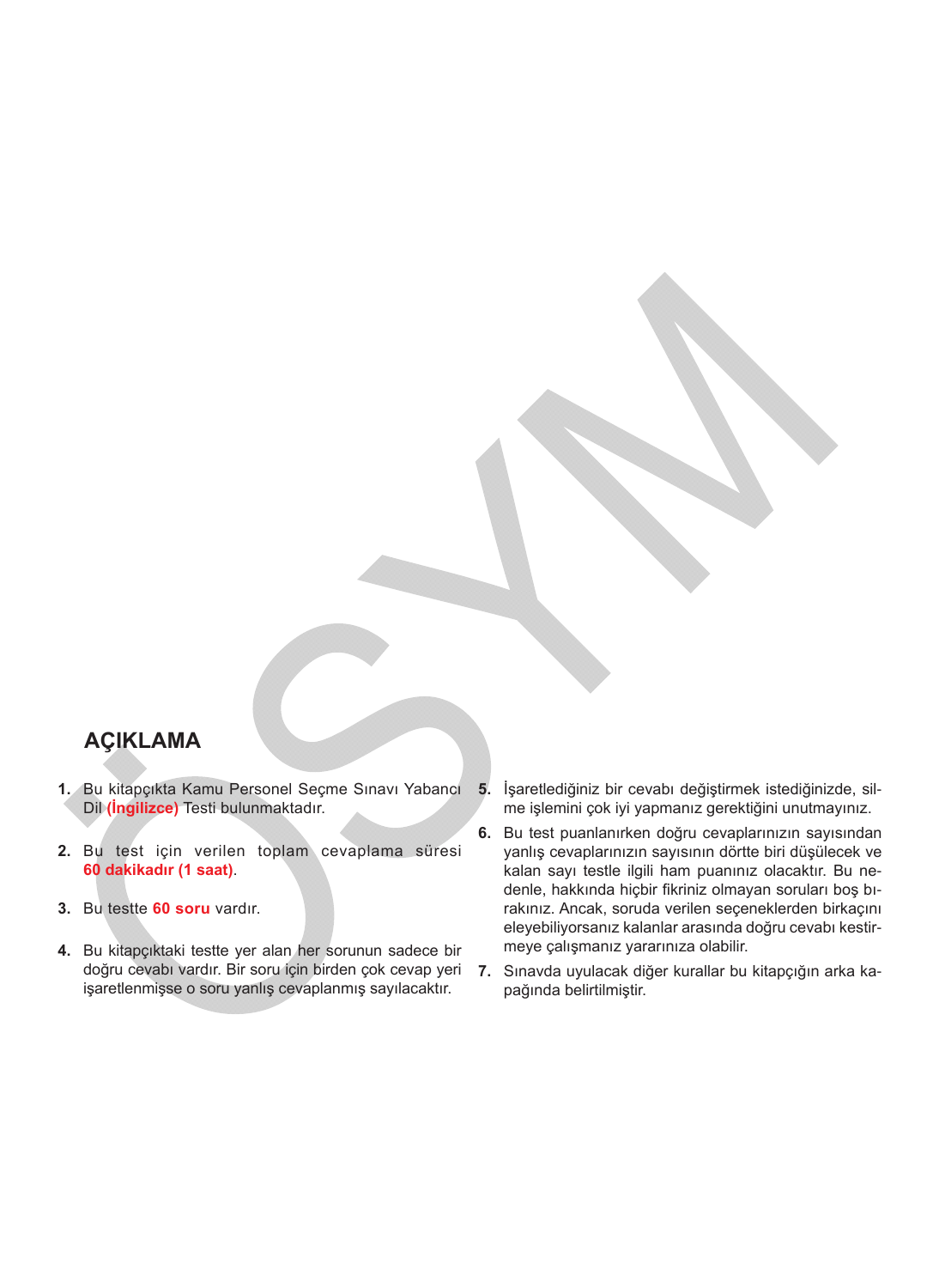| <b>INGILIZCE</b><br>2012 - KPSS / ING-CS                                                       |                                                                                                                              |                 |    |                                                                                                                                           |                                                                                                                                                                              |  |  |
|------------------------------------------------------------------------------------------------|------------------------------------------------------------------------------------------------------------------------------|-----------------|----|-------------------------------------------------------------------------------------------------------------------------------------------|------------------------------------------------------------------------------------------------------------------------------------------------------------------------------|--|--|
|                                                                                                | Bu testte 60 soru vardır.                                                                                                    |                 |    |                                                                                                                                           |                                                                                                                                                                              |  |  |
|                                                                                                | 1. - 6. sorularda, cümlede boş bırakılan yerlere<br>uygun düşen sözcük ya da ifadeyi bulunuz.                                |                 |    | In a recent press conference, the company ---- their<br>plans to launch a new hybrid car in autumn.                                       |                                                                                                                                                                              |  |  |
| 1.                                                                                             | Despite the ---- of laws in society, its manifestation<br>in the form of general codes first appears only<br>around 3000 BC. |                 |    | A) originated                                                                                                                             | B) revealed                                                                                                                                                                  |  |  |
|                                                                                                | A) belief                                                                                                                    | B) separation   |    | C) qualified                                                                                                                              | D) advised<br>E) contributed                                                                                                                                                 |  |  |
|                                                                                                | C) engagement                                                                                                                | D) agreement    |    |                                                                                                                                           |                                                                                                                                                                              |  |  |
|                                                                                                | E) importance                                                                                                                |                 |    |                                                                                                                                           |                                                                                                                                                                              |  |  |
|                                                                                                |                                                                                                                              |                 |    | 5.<br>About 14,500 years ago, hunter-gatherers in the<br>eastern Mediterranean ---- their migratory lifestyle<br>and settled in villages. |                                                                                                                                                                              |  |  |
| 2.                                                                                             | They certainly have a very ---- lifestyle: flying in<br>private jets and staying in 5-star hotels around the<br>world.       |                 |    | A) turned into                                                                                                                            | B) broke off                                                                                                                                                                 |  |  |
|                                                                                                | A) glamorous                                                                                                                 | B) challenging  |    | C) put off                                                                                                                                | $D)$ gave up                                                                                                                                                                 |  |  |
|                                                                                                | C) defiant                                                                                                                   | D) enthusiastic |    |                                                                                                                                           | E) looked into                                                                                                                                                               |  |  |
|                                                                                                | E) sustainable                                                                                                               |                 |    |                                                                                                                                           |                                                                                                                                                                              |  |  |
| ა.<br>They reached their conclusion based ---- on<br>evidence found at the site of the murder. |                                                                                                                              |                 | 6. | economy.<br>A) setting up                                                                                                                 | In 1944, there was general acceptance and support<br>for the ---- of the first International Monetary Fund<br>and the World Bank to help stabilize the world<br>B) making up |  |  |
|                                                                                                | A) occasionally                                                                                                              | B) constantly   |    | C) taking up                                                                                                                              | D) holding up                                                                                                                                                                |  |  |
|                                                                                                | C) primarily<br>E) intentionally                                                                                             | D) gradually    |    |                                                                                                                                           | E) bringing up                                                                                                                                                               |  |  |
|                                                                                                |                                                                                                                              |                 |    |                                                                                                                                           |                                                                                                                                                                              |  |  |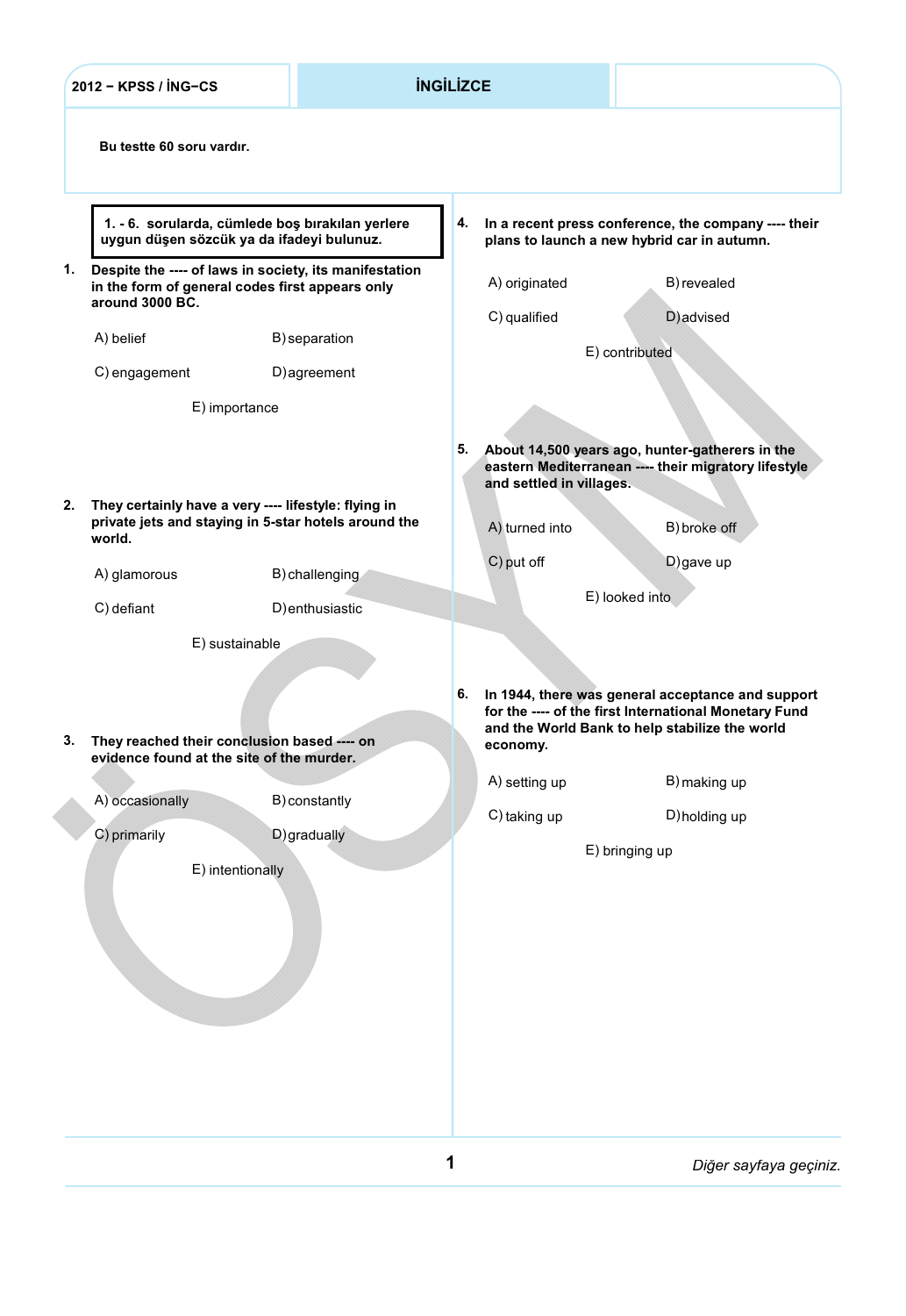7. - 13. sorularda, cümlede boş bırakılan yerlere uygun düşen sözcük ya da ifadeyi bulunuz.

- 7. Physical training ---- muscles in several ways and ---- the functioning of the heart and the respiratory system.
	- A) is altering / has improved
	- B) alters / improves
	- C) had altered / would improve
	- D) altered / must have improved
	- E) has been altering / will improve
- Since the 1990s we ---- more research on child 8. development that ---- the limitations of earlier work in the field of developmental psychology.
	- A) have been seeing / would recognize
	- B) had seen / recognized
	- C) saw / could recognize
	- D) see / will recognize
	- E) have seen / recognizes
- 9. Deflation is a situation where the prices ---- goods in an economy are, ---- average, falling rather than rising.
	- $\overline{A}$ ) at / from  $\overline{B}$  for / in

 $C$ ) in / within  $D$ ) of / on

E) from / of

10. He accepts some responsibility ---- being part of an industry that designed devices he now believes are hazardous ---- people's health.

D) in  $/$  about

 $(A)$  from / on  $(B)$  of / in

 $C$ ) on / by

E) for / to

11. Buving books would be a good thing ---- one could also buy the time to read them in.

| A) so   | B) since |
|---------|----------|
| $C)$ if | $D)$ as  |

E) but

12. Freud's favourite way of understanding his patients was dream interpretation, ---- he encouraged people to talk without restraint about their dreams.

A) but

B) while

C) although D) so

E) before

13. The world is changing ---- rapidly now ---- there is no guarantee you will have a job for life, nor that the company you join will continue to exist.

| A) so / that | $B)$ as / as |
|--------------|--------------|
|              |              |

 $C$ ) such / as D) more / like

E) much / than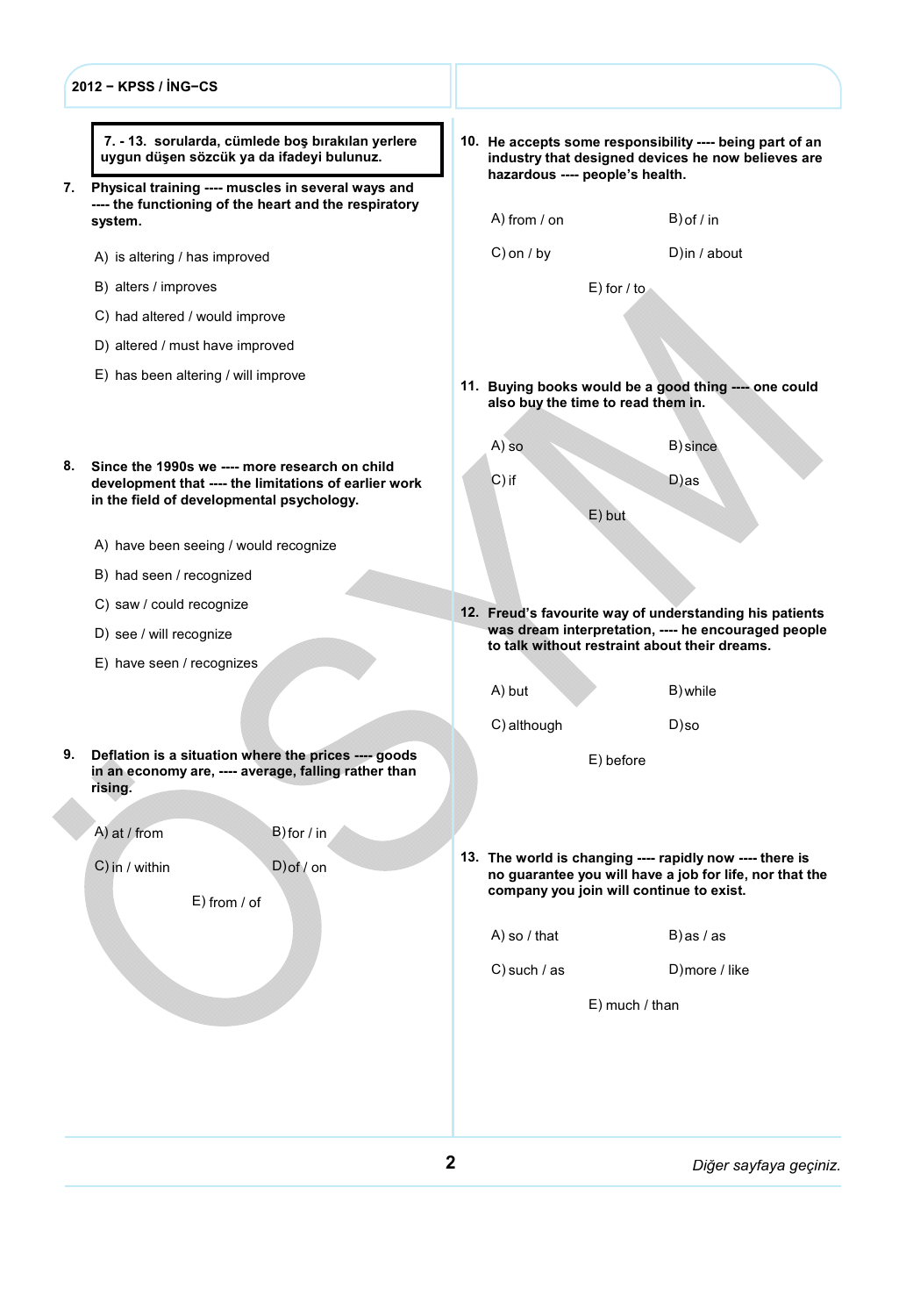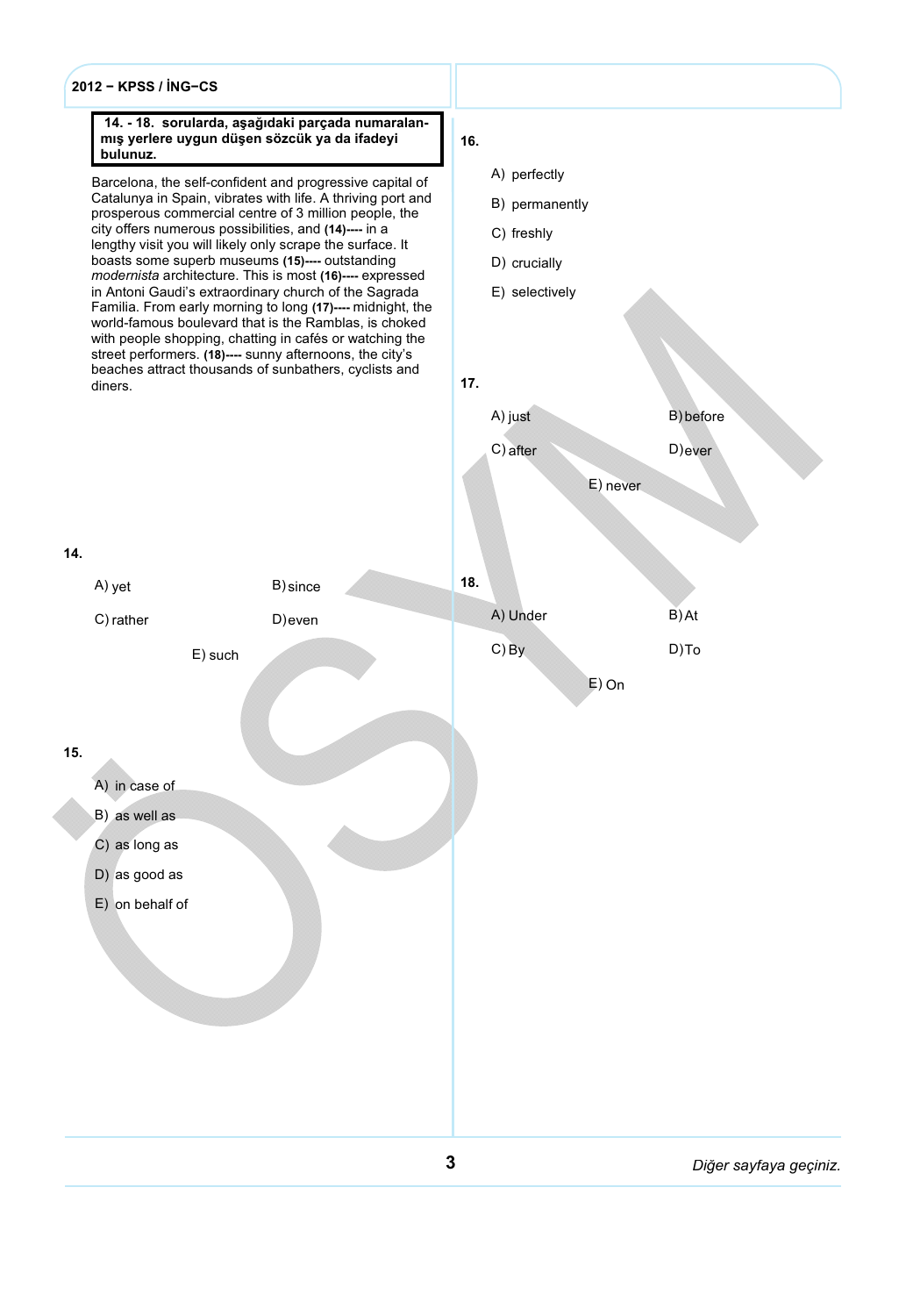19. - 24. sorularda, verilen cümleyi uygun şekilde tamamlayan ifadeyi bulunuz.

- 19. Supposing the doctor were to decide later this year that stronger medicine is needed, ----?
	- A) what illness does the patient have
	- B) who would make such a decision
	- C) could she afford to buy it
	- D) when would the patient decide
	- E) will the patient be making an appointment

#### 20. By the time he boarded the plane, ----.

- A) he had probably spent a lot more time on in-flight games
- B) the plane was flying at an altitude of 10 thousand feet
- C) he had already got to know eight important business people
- D) the discount business class ticket was still very expensive
- E) changing planes in a busy airport was a headache for him

#### ---- that absorbs energy from the Sun's rays and 21. uses it to make food.

- A) Roots of the plant are nourished with water
- B) Plants are grown in large containers
- C) Some chemicals control plant growth
- D) Plants are unique in their ability to produce food
- E) A leaf is often a flat structure
- 22. It is doubtful that the proposal will be accepted in the parliament ----.
	- A) unless there are more important matters to consider
	- B) since it would be considered a tax increase by many
	- C) after the parliament resumes the new year's budget-making
	- D) while federal programs must be paid for by federal funding
	- E) whereas the proposal itself is never discussed by the committee
- ----, it generally refers to elite kinds of artistic works 23. such as operas, poetry, classical music and serious novels.
	- A) When the term "culture" is used in connection with the arts
	- B) As culture involves the transmission of specific ideas
	- C) Although we may not understand every culture we encounter
	- D) Since language is the most essential element of the culture
	- E) As long as culture deals with the written forms of literature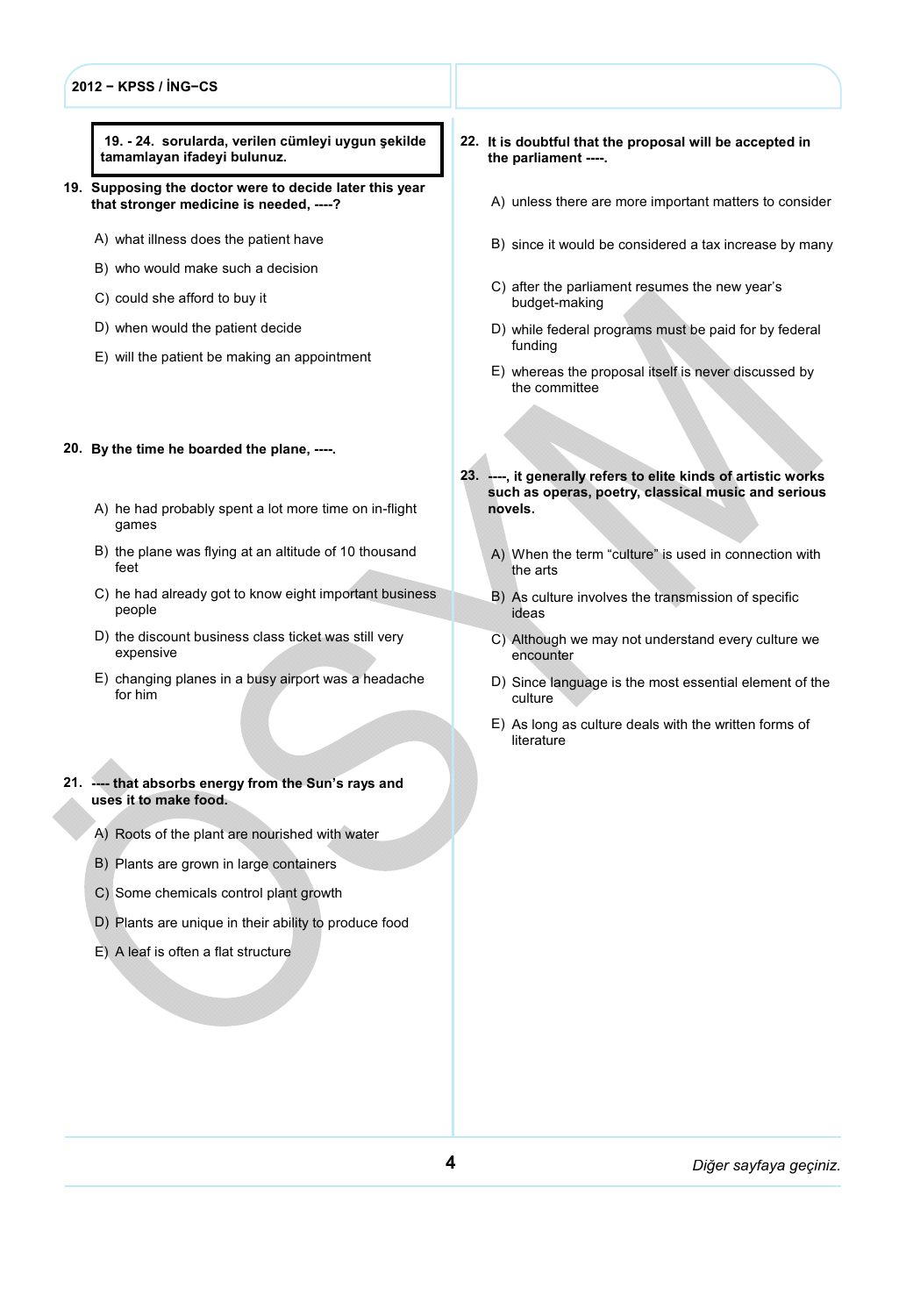- 24. ----, modern grand pianos have metal frames with heavier strings and can be played much more loudly.
	- A) Since the only instrument symbolizing the Romantic period is the piano
	- B) Whereas some pianos have a third central pedal like that of a tambourine
	- C) Though many orchestral works are arranged for the piano
	- D) While early pianos are largely made of wood and have a delicate sound
	- E) As the glockenspiel piano requires years of training to master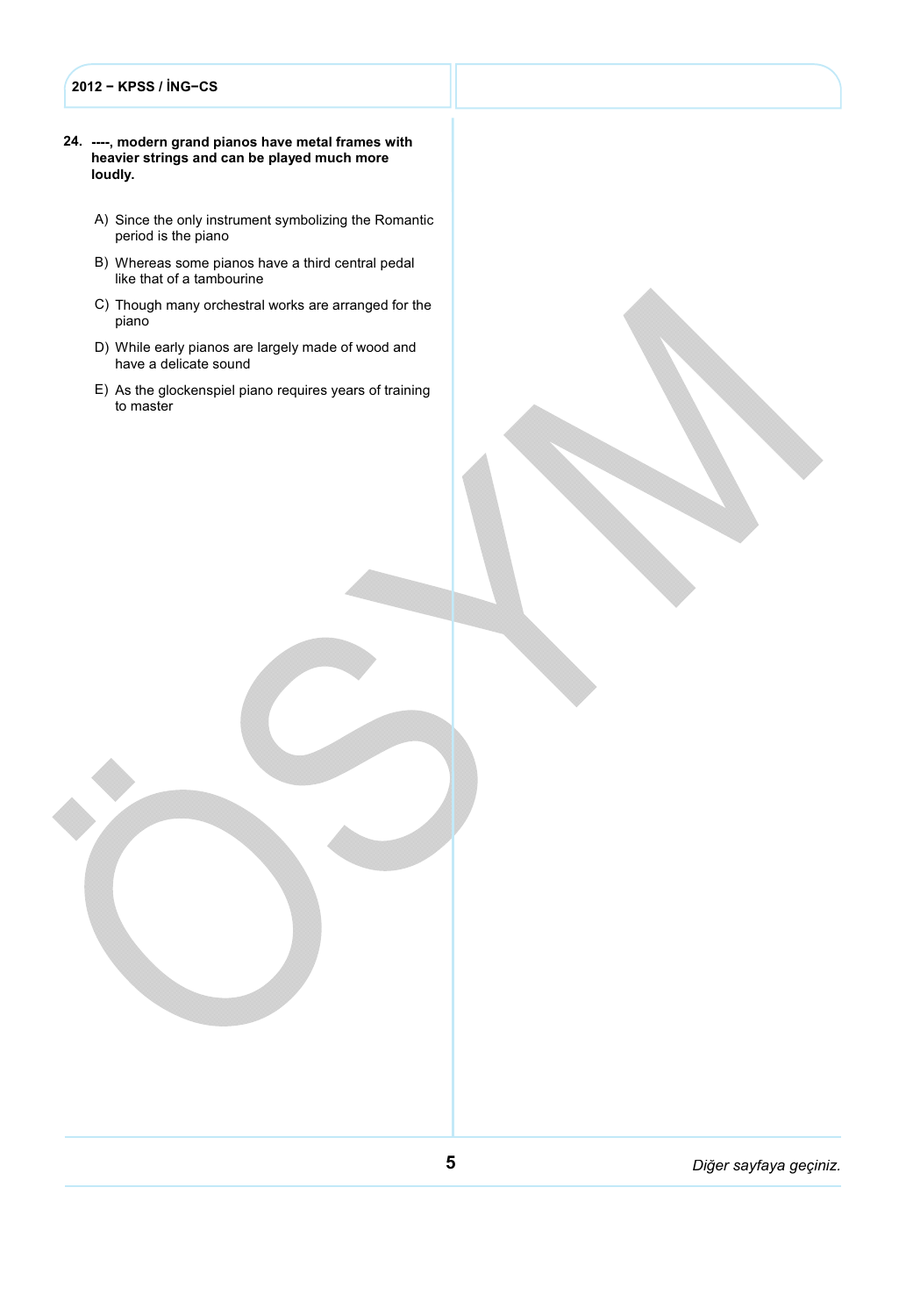#### 25. - 28. soruları aşağıdaki parçaya göre cevaplayınız.

Across the technologically developed world, scientists are building progressively more human-like machines. "Social robots" are now entering human culture, most frequently as entertainers for the very young and as caretakers for the very old. In Japan, consumers buy "therapeutic robots" like the humanoid Wakamaru, which is designed to provide companionship for the elderly and disabled, and is capable of basic social interactions with its owners. In the US, recent holiday seasons have seen parents fighting to buy robotic toys for their children to "nurture" and play with. It is this drive to build robots that appear to understand us and engage with us – and perhaps one day think like us – that is providing scientists with some unsettling and unique insights. And it is driving the emerging field of roboethics, which asks questions about how these machines affect us and how best to integrate them into our culture.

#### 25. It is pointed out in the passage that "social robots" ----.

- A) are providing effective childcare for parents who work
- B) have caused social disturbances in the countries where they are used
- C) are definitely unsuitable for both children and the elderly
- D) are a concept that might become a reality in the near future
- E) are already providing a useful service in some countries

#### 26. The passage tries to ----.

- A) provide a guide for dealing with the social problems caused by robots
- B) warn the reader of the dangers involved in creating human-like machines
- C) raise the readers' awareness of our evolving relationship with social machines
- D) persuade readers to buy more electronic toys and games
- E) encourage the reader to do more research on how robots could help society
- 27. The writer feels that present day robots ----.
	- A) provide researchers with perspectives into potential social issues
	- B) understand people's feelings as well as technological needs
	- C) can actually think like real children or very old people
	- D) can replace people in many important areas at work
	- E) are no more than mere toys that are designed by enthusiastic scientists

#### 28. It can be understood from the passage that ----.

- A) it is the disabled that can benefit the most from robots
- B) people have a need to build machines that they can interact with
- C) the US is leading the development of robotics technology
- D) the field of roboethics led to the creation of social robots
- E) robots' full integration into human society will never be possible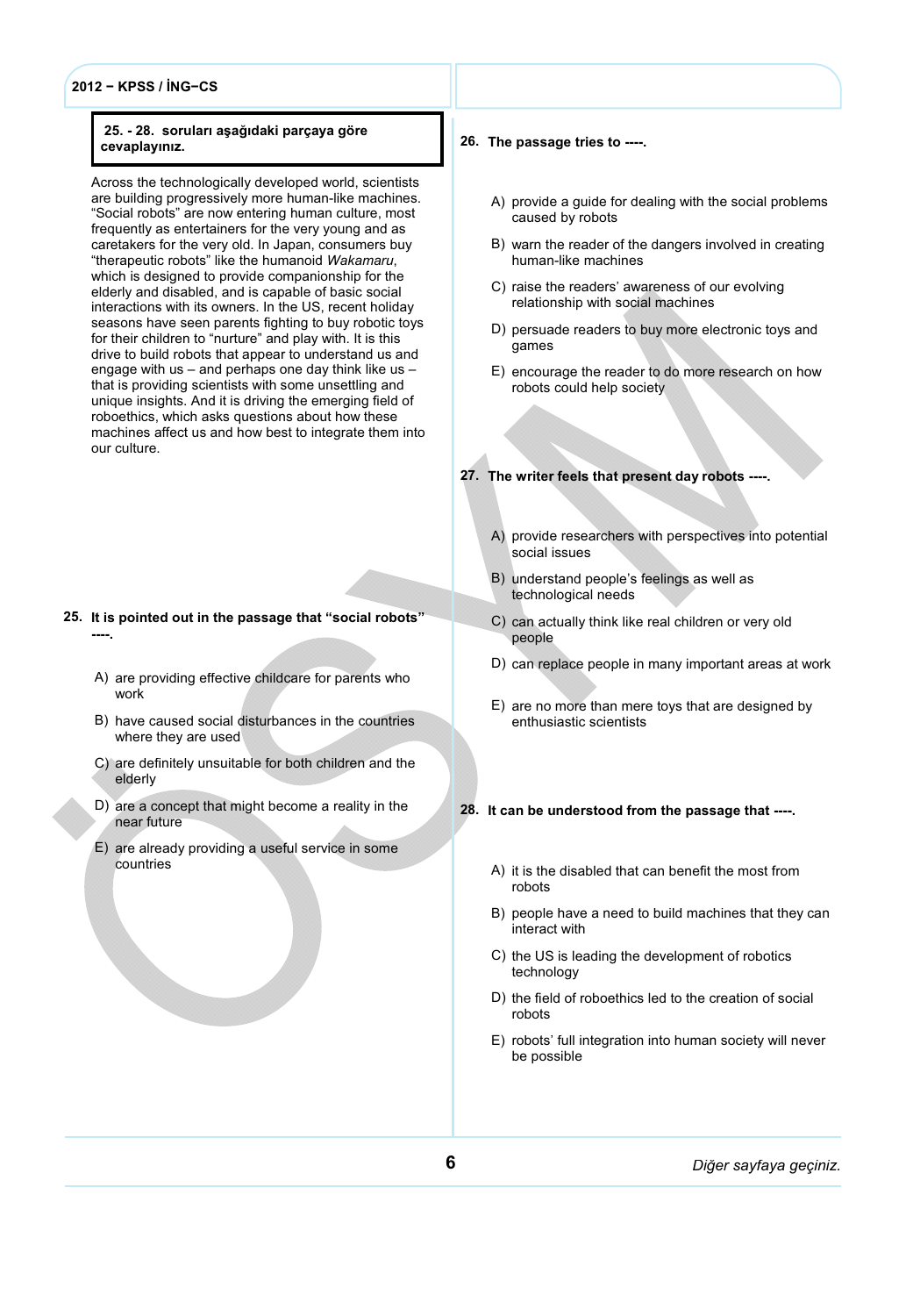#### 29. - 32. soruları aşağıdaki parçaya göre cevaplayınız.

In post-tsunami Japan, the prime minister must decide which towns and villages in Tohoku will be restored and which won't be. Much of rural Japan has been losing its population and industrial strength for years. Decentralizing power, which would require a revolution in the central government, would help the process. Japan has long been a top-down economy: government bureaucrats make the decisions and allocate the tax revenues; local leaders react accordingly. Those in Tokyo working on revival plans are caught up in paperwork and are too far away from the damaged areas to grasp the complexities of life there. Japan's de-populated towns need to join forces and share budgets – a move central government is too busy and distracted to make. The biggest mistake would be for Japan to try to recreate what existed before the March 10, 2011 tsunami. Despite what has been a lost year for Japan, the nation still has an opportunity for the kind of restructuring that does not come along often. It would be a shame if Japan wasted it.

#### 29. It can be inferred from the passage that ----.

- A) Japan is well-equipped to overcome the difficulties of any disaster, natural or man-made
- B) the prime minister largely appears to understand the complexities of life in tsunami-ravaged areas
- C) Japan's central, as well as local government officials, have been working together to address the tsunami-related problems
- D) the central government has failed to act appropriately to solve the problems caused by the tsunami
- E) politicians have been spending all tax money collected to help tsunami affected-regions
- According to the passage, one solution offered to 30. stop the loss of population and industrial strength is to ----.
	- A) restore the powers of the central government
	- B) let the prime minister deal with the issue
	- C) regulate the assets of the central government
	- D) decide where new industry should be located
	- E) provide the local governments with more power
- 31. As it is stated in the passage, Japan's top-down economy ----.
	- A) allows the bureaucrats to observe the seriousness of the situation in remote regions
	- B) does not enable effective communication between the government and the local administrators
	- C) lets those in Tokyo see the complexities of life in urban areas
	- D) encourages the de-populated towns to join forces and share the limited budget
	- E) makes it possible for the local leaders to make their own decisions in times of disaster
- According to the writer of the passage, it would be completely wrong for Japan to ----. 32.
	- A) try and make up for the lost year
	- B) focus on the complexities of the situation
	- C) rebuild what existed before the tsunami
	- D) seize the opportunity to rebuild the nation
	- E) spend its money on restructuring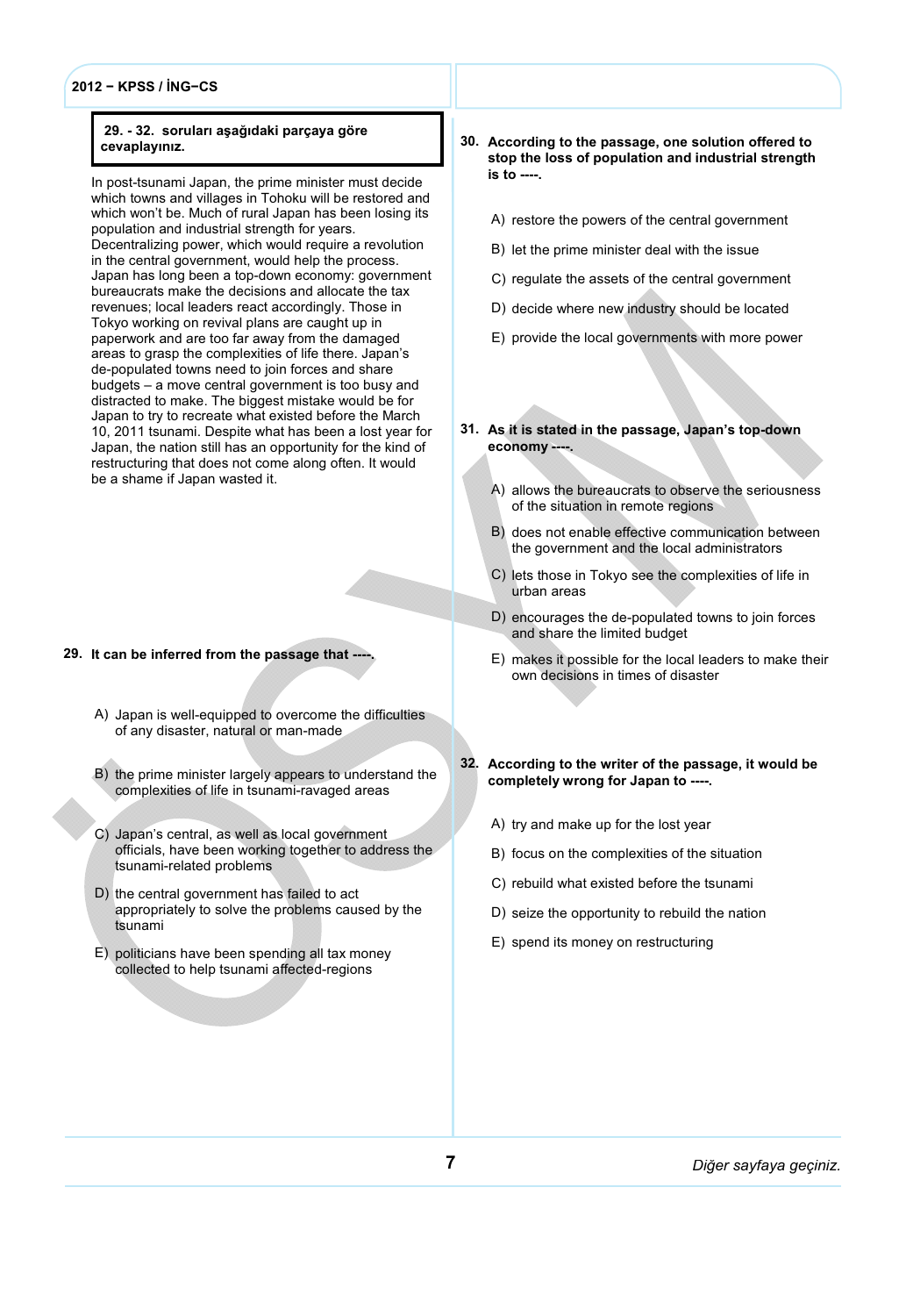#### 33. - 36. soruları aşağıdaki parçaya göre cevaplayınız.

Investment in human capital is just like investment in any other thing. If you invest in a building, you expect to receive a rate of return on your investment. You expect to receive some reward for not consuming all your income today. The same is true for investment in human capital. If you invest in yourself by going to college, rather than going to work after school and earning more money, you presumably will be rewarded in the future by a higher income and/or a more interesting job. On average, the rate of return on investment in human capital is similar to the rate of return to investment in other areas. The main cost of education is the income lost, or the opportunity cost, through not working. However, the extra income earned over a lifetime is almost always more than enough to compensate for this. Individuals' earning capacity is also related to innate abilities and non-acquired human capital such as strength, good looks, coordination, and mental alertness. But the additions to human capital which take place as people acquire education and training are usually more important.

#### 33. According to the passage, if individuals acquire more human capital, ----.

- A) their attractiveness to a potential employer is guaranteed
- B) it is likely that they will earn more money in the future
- C) their innate abilities and attributes become more important
- D) the real cost of a quality education becomes unimportant
- E) they become more willing to take risks in their choice of employment
- 34. It is suggested in the passage that ----.
	- A) acquired human capital is usually more crucial than non-acquired human capital
	- B) individuals' potential productivity has more to do with non-acquired human capital
	- C) going to college increases a person's mental alertness and coordination
	- D) strength and coordination are reinforced by the type of education received
	- E) learnt abilities alone determine individuals' future prospects
- As it is stated in the passage, a person's potential 35. productivity is determined by ----.
	- A) the right mix of individuals' entrepreneurial talent and determination
	- B) doing part-time work while studying to gain experience and earn more money
	- C) strength, good looks, coordination, and mental alertness
	- D) investment in your physical appearance and health and workplace training
	- E) a combination of inborn capacities and other qualities obtained through investing in oneself
- According to the passage, the rate of return on 36. investment in human capital ----.
	- A) has to do with both experience and on-the-job training
	- B) is related to the opportunity cost of receiving a high school education
	- C) compensates for the lack of a college education in the early years
	- D) is not very different from the rate of return on investment in other areas
	- E) stems from uncertainty in the usually unstable market place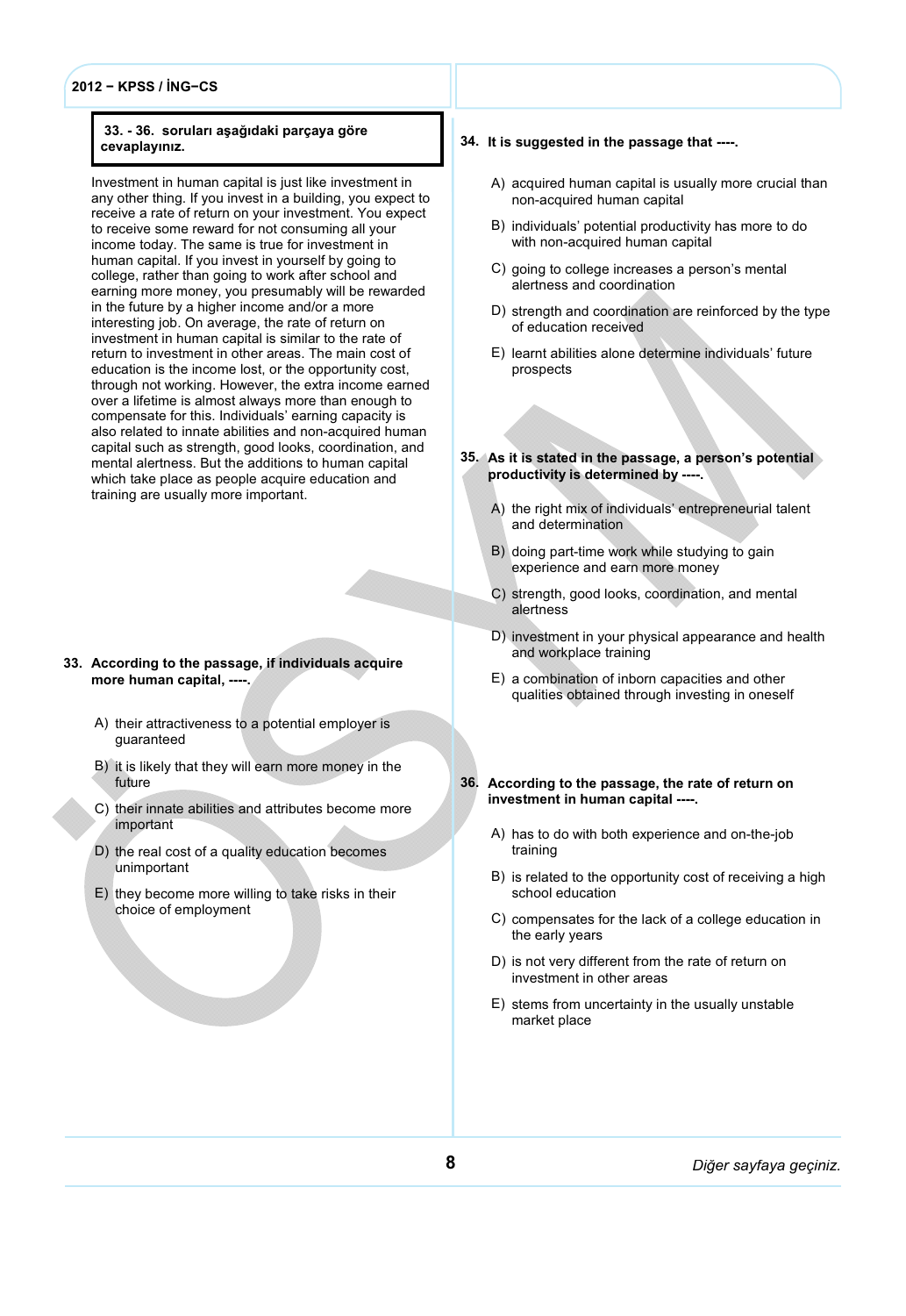#### 37. - 40. soruları aşağıdaki parçaya göre cevaplayınız.

Imagine you are a professor doing research in a library. You have an assistant who brings books that you request to your desk as you find new sources from bibliographies. Now imagine that you are doing the same research, but on the Internet. In both cases, you're reading documents, finding links, and then reading the documents the links point to. The only difference is that in one case the documents are printed on paper and in the other, they're spread across a screen. Despite the similarities, our experience of these two situations will be quite different. Consider the language we'll use. In the first case, we'll take a book from the shelf, find a link, get another book and put the first one back. At the physical desk, I'm still the centre of the universe. I cause things to be brought to me and to be taken away when I have finished with them. Now consider the language we use to talk about the Web experience: we go to a site, we browse, we surf, we find a link and we go to it. When we're done, we leave the site. The desk is a place where we sit; the Web is a space through which we travel.

#### 37. The writer asks the reader to imagine they are a professor in order to ----.

- A) consider the various reasons for doing research
- B) understand the typical life of a professor
- C) compare different ways of obtaining information
- D) evaluate the different ways that data is organized
- E) observe the way our study habits have changed
- According to the passage, both libraries and the 38. Internet ----.
	- A) make different use of modern technological resources
	- B) are places which imaginative people often enjoy visiting
	- C) differ only in how much information can be retrieved
	- D) offer the opportunity to read texts with connections to other texts
	- E) contain all the information anyone would ever need to know

We can understand from the passage that the 39. words expressing how we use the library and the Internet ----.

- A) are related to how we experience each situation differently
- B) point to the different times in which each was developed
- C) change depending on the momentary objectives of the speaker
- D) show how book readers can be either active or passive
- E) depend on whether or not the research is for work or leisure

#### 40. It is understood from the passage that ----.

- A) going to the library is less energizing than using the Internet
- B) using the Internet is like a journey to different places
- C) reading from the Internet sources is much more difficult than those of the library
- D) surfing the Internet is a way to open your mind to the world
- E) visiting the library helps us maintain our academic traditions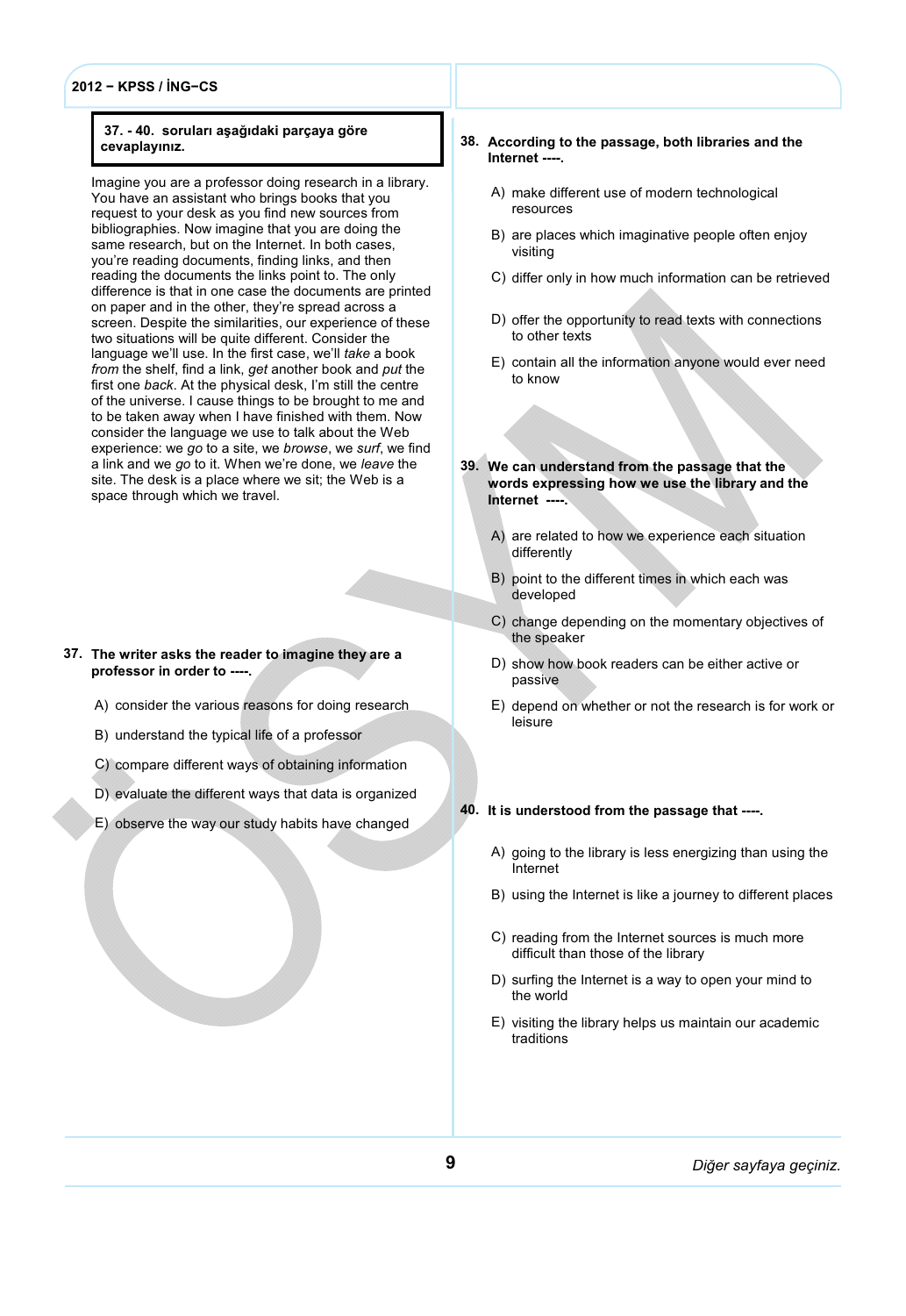41. - 44. sorularda, karşılıklı konuşmanın boş bırakılan kısmını tamamlayabilecek ifadeyi bulunuz.

41. Professor:

 Globalization is to a certain extent reversing nowadays as countries weigh the risks of not having enough goods in their own markets.

#### Student:

Can you give us an example?

Professor:

----

A) Well, the world is still a highly uncertain place.

B) Yes, finance is badly needed global economy.

- C) Yes, small banks are closing down.
- D) Well, China produces most of the world's products.
- E) Yes, India has tried to ban cotton exports recently.

#### 42. Emel:

 We need to get together and work on our presentation.

#### Elif:

- I don't know when we could do that. I'm really busy at the moment.

Emel:  $-$  ----

#### Elif:

- That's unfair! You know I want to work on it just as much as you do.
- A) You need to help me finalize it.
- B) Do you have a problem working with me?
- C) You've always got an excuse for not doing it.
- D) Do you think you work less than I do?
- E) We're going to have to work really hard.
- 43. Sinan:
	- I've got a physics exam tomorrow and I'm really nervous.

Cem:  $-$ ----

Sinan: - That'd be great!

Cem: - OK, see you later.

- A) Why do you always get so nervous?
- B) Has the teacher given you any study notes?
- C) What do you plan to do about it?
- D) Would you like to study together this evening?
- E) Didn't you have a physics exam yesterday?
- 44. Tourist:

- I'd like to go somewhere warm, but I also want to experience a bit of culture.

Travel Agent:

- Have you thought about going to Dubai? It has one of the world's fastest growing art scenes and it's a great alternative to London or New York.

Tourist: ----

Travel Agent:

- Well, from March 21 to 24, the city will put on the biggest show of the year, Art Dubai.
- A) Do you think it will attract people from London and New York?
- B) When would be a good time to visit Dubai to take advantage of its cultural activities?
- C) How do I get from the Dubai International Financial Centre to the important art galleries?
- D) Do most visitors to Dubai spend a lot of money on cultural activities?
- E) How can I exhibit my own work in this unique artistic environment?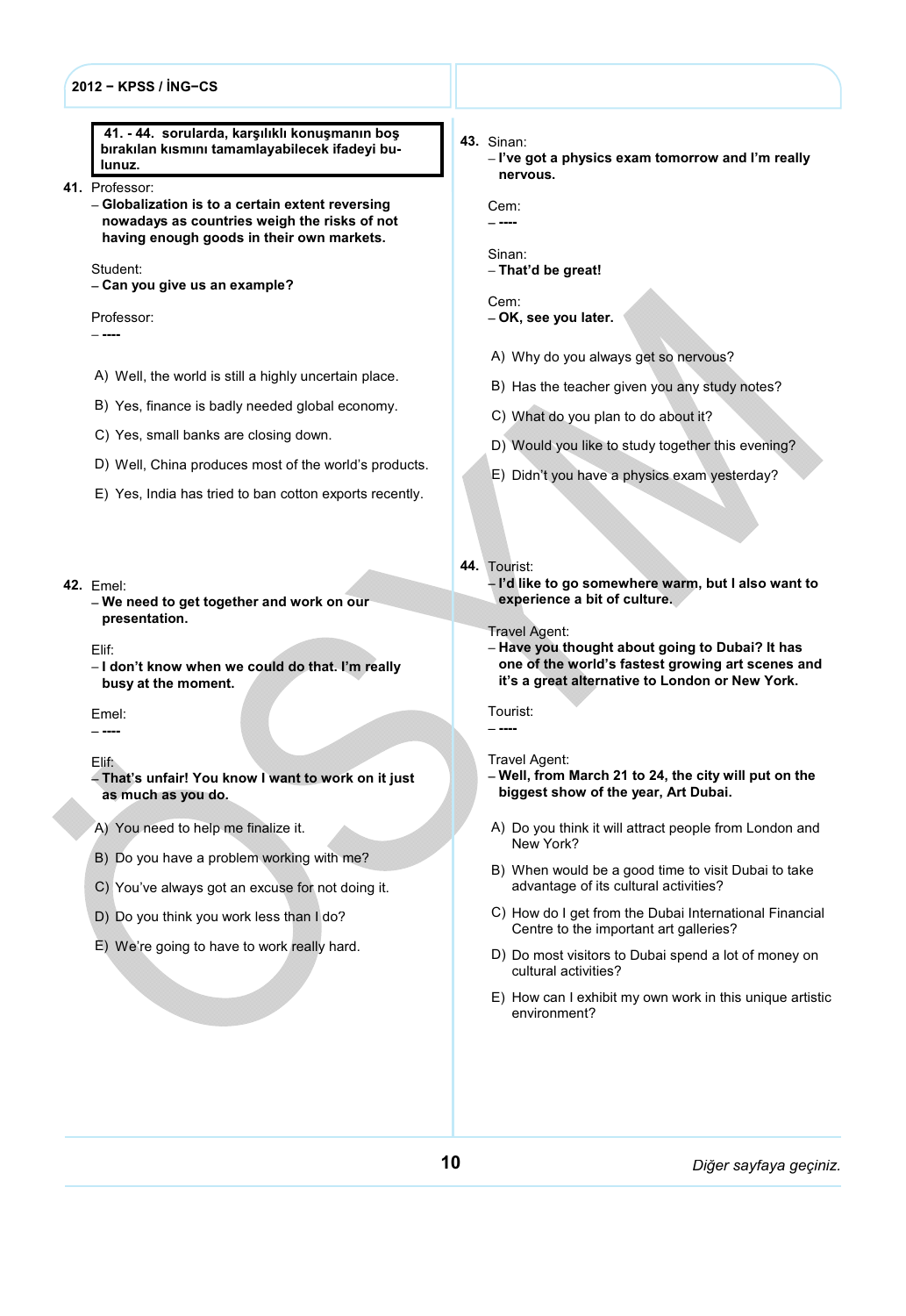45. - 48. sorularda, boş bırakılan yere parçada anlam bütünlüğünü sağlamak için getirilebilecek cümleyi bulunuz.

- 45. Scientists are now looking to the computer industry for alternative ways to help Alzheimer's patients. One approach is centred on a small camera called SenseCam, worn like a necklace that takes photographs automatically throughout the day. ---- Each photograph can help patients remember those things that make up a person's identity.
	- A) The idea is to use the images not to replace memory but to stimulate it.
	- B) Dozens of groups are now working on pilot tests of the device for memory impairments.
	- C) A video camera may be able to slow the damaging effects of Alzheimer's disease.
	- D) Some people are sceptical about the device as older people are often against technology.
	- E) The studies on the device show that they have no real practical application.
- 46. If the northern Indian state of Uttar Pradesh were an independent country, it would be the fifth most populous in the world. It already has a dynastic political family in the Ghandis, who have been based in Uttar Pradesh and have been in political power for four generations. So, recent local elections in this state of 200 million were carefully watched as a measure of the political changes happening in India. ---- This time, regional parties dominated the state's politics.
	- A) The state parliament in Uttar Pradesh has 403 seats to be contested among the Ghandis and other candidates.
	- B) The results were disastrous for the Ghandi family and for India's central party.
	- C) Gandhi was never present in the campaign trail throughout the election period.
	- D) Before the elections, Rahul Gandhi was widely predicted to be the next president of India.
	- E) The state of Uttar Pradesh with its 200 million people needed Gandhi's leadership for the next elections.
- 47. Sensing the emotional states of others is an important part of social interaction. If you do not do this well, you may end up unintentionally annoying or offending those in your social circle. ---- You can strengthen friendships by recognizing when a person is sad and looking for appropriate comfort, for example. To succeed in business, you also need to accurately detect the emotions of other people when proposing a new idea or deciding when to ask for promotion.
	- A) You cannot help but communicate your mood to colleagues and neighbours through subtle cues.
	- B) Some people find it virtually impossible to detect other people's feelings and have difficulty relating to others.
	- C) In the past, scientists focused largely on a region of the brain responsible for detecting emotional hints.
	- D) Researchers have found that cues such as posture and tone of voice are critical to nonverbal communication.
	- E) Detecting emotional hints is critical to success in many domains such as friendships and business.
- 48. Madagascar is renowned for its extraordinary animals, particularly lemurs, a group of primates extinct elsewhere on the planet. ---- The island was one of the last places on earth to be settled by people, receiving its earliest migrants in the middle of the first millennium. Moreover, despite Madagascar's proximity to Africa – 400 km at the closest point – those settlers have long been suspected of having arrived from the Malay islands – modern Indonesia – more than 6,000 km away.
	- A) Its history of human settlement, though, is equally unusual.
	- B) Madagascar is quite an interesting holiday destination.
	- C) The Islanders' culture includes elements that are characteristically Asian.
	- D) There were many Malay expeditions across the Indian Ocean.
	- E) It is likely that a successful colonization would have been followed by others.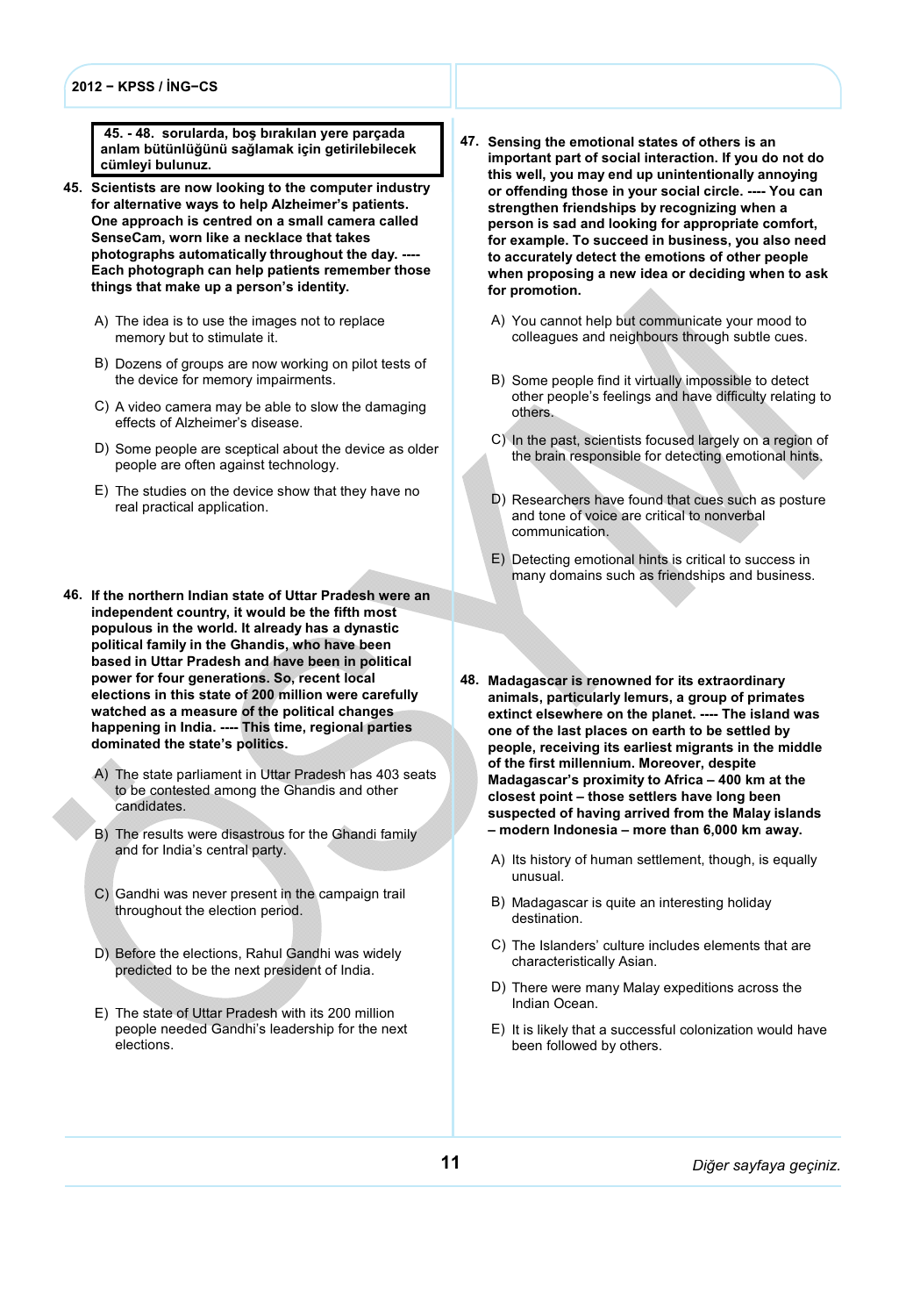49. - 56. sorularda, verilen İngilizce cümleye anlamca en yakın Türkçe cümleyi, Türkçe cümleye anlamca en yakın İngilizce cümleyi bulunuz.

- 49. Better ways of storing energy are needed in order for electricity systems to become cleaner and more efficient.
	- A) Elektrik sistemlerinin daha temiz ve verimli olması isteniyorsa enerjiyi depolamak için çok daha farklı yöntemler denenmelidir.
	- B) Daha temiz ve verimli elektrik sistemlerinin geliştirilmesi için öncelikle enerjiyi yeterince depolamak gerekir.
	- C) Elektrik sistemlerinin daha temiz ve verimli olması için enerjiyi daha iyi depolama yollarına ihtiyaç duyulmaktadır.
	- D) Elektriğin temiz ve verimli bir şekilde kullanılabilmesi için enerjiyi farklı şekillerde depolama yöntemleri gereklidir.
	- E) Elektrik sistemlerinin temiz ve verimli olması, enerjiyi saklama yollarında yapılacak değişikliklere bağlıdır.
- 50. Civilization is the product of hundreds of generations working together achieving more than what any one person could achieve alone.
	- A) Medeniyet, insanların yüzlerce nesil boyunca tek başlarına bir şey başaramadıklarını anlamaları sonucu birlikte çalışmaya başlamalarıyla şekillenmiştir.
	- B) Medeniyet, yüzyıllar boyu nesillerin tek başlarına bir şey yapmak yerine hep birlikte çalışması sonucu ortaya çıkmıştır.
	- C) Medeniyet, yüzyıllar boyunca birlikte çalışmayı başaran insanların ürünlerinin bir sonucudur.
	- D) Medeniyet, herhangi birinin tek başına yapabileceğinden daha fazlasını başarmış yüzlerce neslin birlikte çalışmasının ürünüdür.
	- E) Medeniyet, insanların tek başlarına bir şeyler başarmak yerine birlikte çalışmalarının ürünü olarak yüzlerce yılda oluşmuştur.
- 51. Although only 4.2 million light years away, Proxima Centauri, the nearest star to our solar system, is not visible to the naked eye from Earth.
	- A) Güneş sistemine en yakın yıldızlardan biri olan Proxima Centauri sadece 4,2 milyon ışık yılı uzaklıktadır, ancak yine de yeryüzünden çıplak gözle görülemez.
	- B) Sadece 4,2 milyon ışık yılı uzaklıkta olmasına rağmen güneş sistemimize en yakın yıldız olan Proxima Centauri, yeryüzünden çıplak gözle görülemez.
	- C) Güneş sistemimize en yakın yıldız olarak bilinen Proxima Centauri, hemen hemen 4,2 milyon ışık yılı uzaklıkta olmasına rağmen yeryüzünden çıplak gözle izlenemez.
	- D) Güneş sistemine yaklaşık 4,2 milyon ışık yılı uzaklıkta olan Proxima Centauri'yi yeryüzünden çıplak gözle görebilmek mümkün değildir.
	- E) Proxima Centauri olarak adlandırılan ve güneş sistemimize en yakın olan yıldız, 4,2 milyon ışık yılı uzaklıkta olmasından dolayı çıplak gözle görülemez.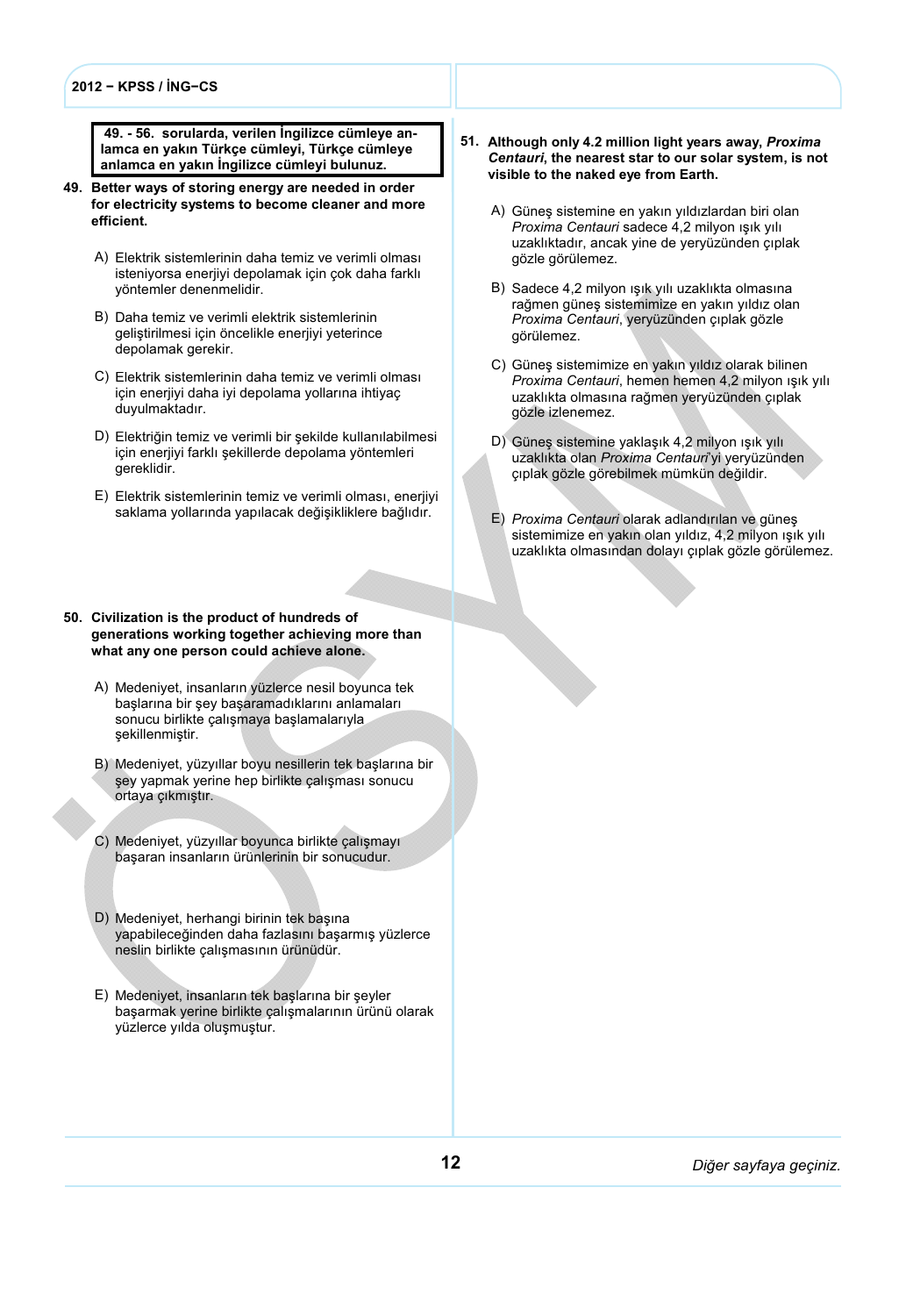- UNICEF, working alongside national governments, 52. manages matters pertaining to the health, education, and security of children all around the world.
	- A) UNICEF'in temel amacı; sağlık, eğitim ve güvenlik konularında dünyanın her tarafındaki çocuklarla ilgili sorunları ulusal hükûmetleri yanına alarak idare etmektir.
	- B) UNICEF'in kuruluş amacı; sağlık, eğitim ve güvenlik alanlarındaki çocuklarla ilgili konuları dünyanın her tarafındaki ulusal hükûmetlerle birlikte takip etmektir.
	- C) UNICEF; asıl olarak sağlık, eğitim ve güvenlik konularında dünyanın çeşitli bölgelerindeki çocuklarla ilgili sorunları ulusal hükûmetlerle beraber denetlemek amacıyla ortaya çıkmıştır.
	- D) UNICEF; çocukların sağlığı, eğitimi ve güvenliğiyle ilgili konuları ulusal hükûmetlerle dünyanın her bölgesinde birlikte yönetmek niyetiyle oluşturulmuştur.
	- E) UNICEF; dünyanın her tarafındaki çocukların sağlığı, eğitimi ve güvenliğiyle ilgili konuları ulusal hükûmetlerle birlikte çalışarak yönetir.

#### 53. Cöllesme ve diğer ekosistem değişiklikleri, ilk kez 1976'da iklimin geleceğini etkileyen önemli unsurlar olarak tanınmıştır.

- A) Changes in the ecosystem as well as deforestation were first recognized in 1976 as factors influencing the future of the climate.
- B) In 1976, deforestation and other ecosystem changes were accepted as crucial factors for the future of the climate.
- C) Deforestation and other ecosystem changes were first recognized in 1976 as important factors affecting the future of the climate.
- D) In 1976, deforestation and other ecosystem changes were identified as being among the most important factors for the future of the climate.
- E) Both deforestation and other ecosystem changes were accepted in 1976 as factors affecting the future of the climate.
- 54. Hayvanlar, insanların yaptığı gibi birbirleriyle konuşamazlar; ancak bu, onların diğer yollarla iletişim kuramadıkları anlamına gelmez.
	- A) Animals cannot talk to one another like humans do, but this does not mean they cannot communicate in other ways.
	- B) Animals cannot communicate like human beings, but it is known that they can communicate in some other ways not known to us.
	- C) Animals are known to communicate in other ways although they cannot talk to one another like human beings do.
	- D) Animals do not actually talk like human beings do, but that does not prove that they do not communicate at all.
	- E) Animals do not have a spoken language like humans do, however, that does not mean they do not communicate at all.
- 55. Çin, yaklaşık 160 milyon kişinin, kıyı şehirlerinde iş aramak için kırsal kesimden ayrılmasıyla 1978'den beri tarihteki en büyük iç göçü yaşamıştır.
	- A) China has witnessed the biggest internal migration since 1978, with over 160 million people leaving rural areas to work in coastal cities.
	- B) Since 1978, China has experienced the biggest internal migration in history, with nearly 160 million people leaving rural areas to seek work in coastal cities.
	- C) Since 1978, China experienced one of the largest internal migrations in history, with nearly 160 million citizens leaving rural areas to look for work in big cities.
	- D) Since 1978, China has recorded the internal migration of 160 million families leaving rural places to seek jobs in coastal cities.
	- E) Since 1978, China has encountered the biggest internal migration, with nearly 160 million people who left rural places and moved to coastal cities.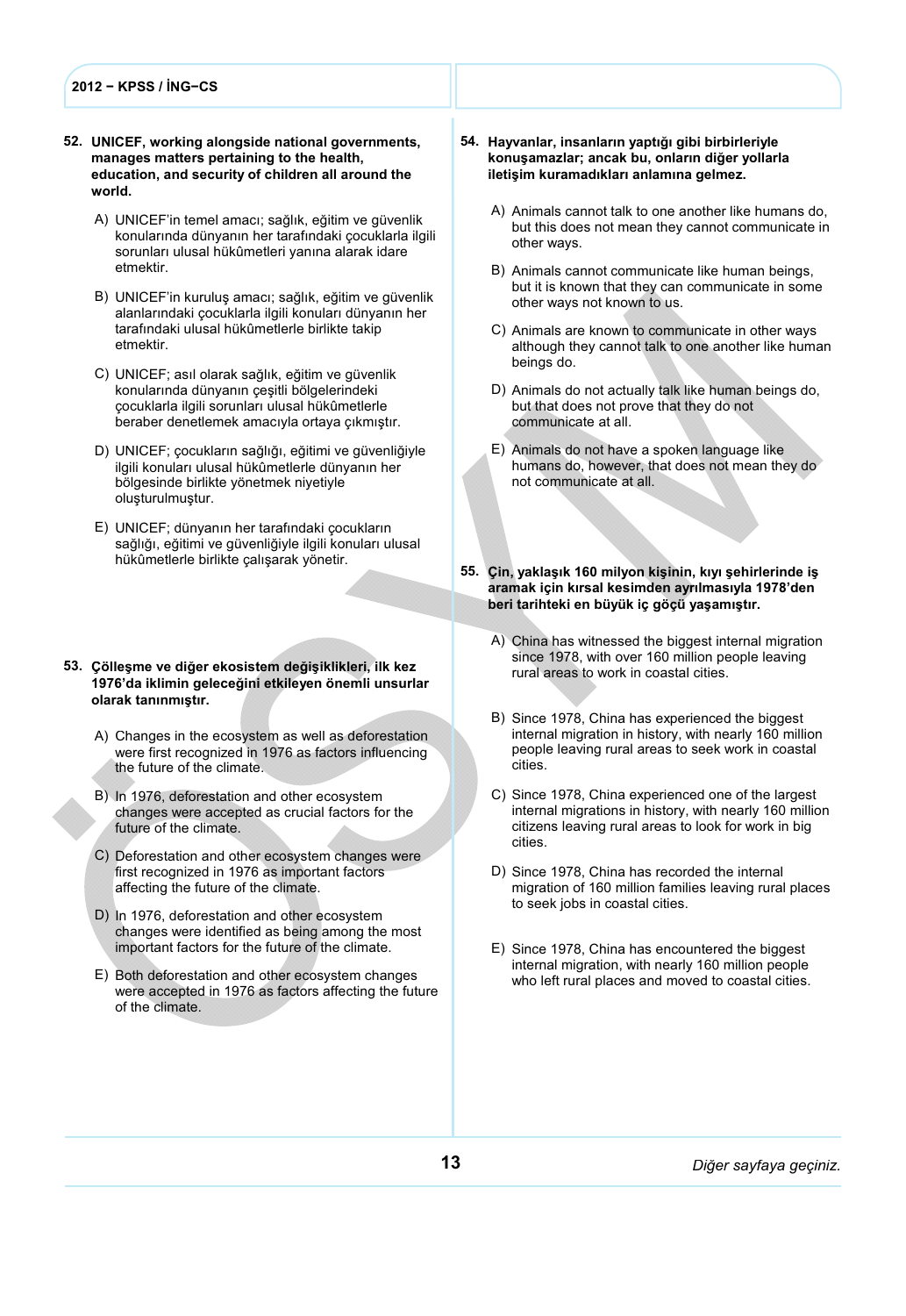#### 56. Dewey; eğitimde "yaparak öğrenme" yaklaşımını savunmuş ve çocukların, çalışmalarında yaratıcı olmaları teşvik edildiğinde, daha çok öğrendikleri fikrini öne sürmüştür.

- A) Dewey, who thought that children learn better when they are encouraged to be creative in their work, put forward a "learning by doing" approach to education.
- B) Dewey believed that a "learning by doing" approach to education helped children learn more in their studies than from traditional methods.
- C) Dewey's "learning by doing" approach to education maintained the idea that children learn more when they are encouraged to be creative in their work.
- D) Dewey advocated a "learning by doing" approach to education, maintaining the idea that children learn more when they are encouraged to be creative in their studies.
- E) Dewey, believing that younger children learn better when they are encouraged to be imaginative in their studies, supported a "learning by doing" approach to education.

 57. - 60. sorularda, cümleler sırasıyla okunduğunda parçanın anlam bütünlüğünü bozan cümleyi bulunuz.

57. (I) Tourism takes people to new places and broadens their understanding and knowledge of other cultures and environments. (II) This is an educational process and is an important part of the industry. (III) New sporting venues, entertainment facilities, and restaurants are just some of the many positive side-effects that tourism creates for the local population. (IV) If directed properly, this education can lead to a greater awareness, sympathy and admiration for other societies. (V) This cultural exchange can help foster peace among different cultures.



58. (I) In the 20<sup>th</sup> century, the new science of psychology seemed to challenge the idea of free will. (II) However, brain scanners and our ability to interpret them are extremely useful. (III) Freud's theory of unconscious drives suggested that the causes of some of our actions are not what we think they are. (IV) And then along came neuroscience, which is often thought to diminish the importance of free will even more. (V) The more we find out about the workings of the brain, the less room there seems to be in it for any kind of autonomous, rational self.



59. (I) The biggest industrial project on the Kenyan coast will be to the north in the Lamu region. (II) At a spot now occupied by a Kenya-US naval base, a super-port capable of handling huge container ships is due to be built. (III) A motorway and railway will move its goods to Ethiopia and Uganda, and oil will flow the other way. (IV) On arid land now inhabited by the hunter-gatherer Boni people, a new city will arise with 2 million people and an international airport. (V) Kenya's population has grown from 8 million in 1963 to 43 million today, and incomes are rising steadily.

$$
A) I \t B) II \t C) III \t D) IV \t E) V
$$

60. (I) The world's most ambitious solar power project is scheduled to begin in Morocco. (II) The plan is to use solar panels across the Sahara Desert to make use of the Sun's rays, which shine there all year round. (III) The destination seems to be ideal for a holiday in the sun. (IV) Because North Africa's sunlight is so intense, solar panels used by this project could generate up to three times the electricity produced by similar projects in Northern Europe. (V) By 2050, this system could supply 15-20% of Europe's electricity requirements.

$$
A) I \qquad B) II \qquad C) III \qquad D) IV \qquad E) V
$$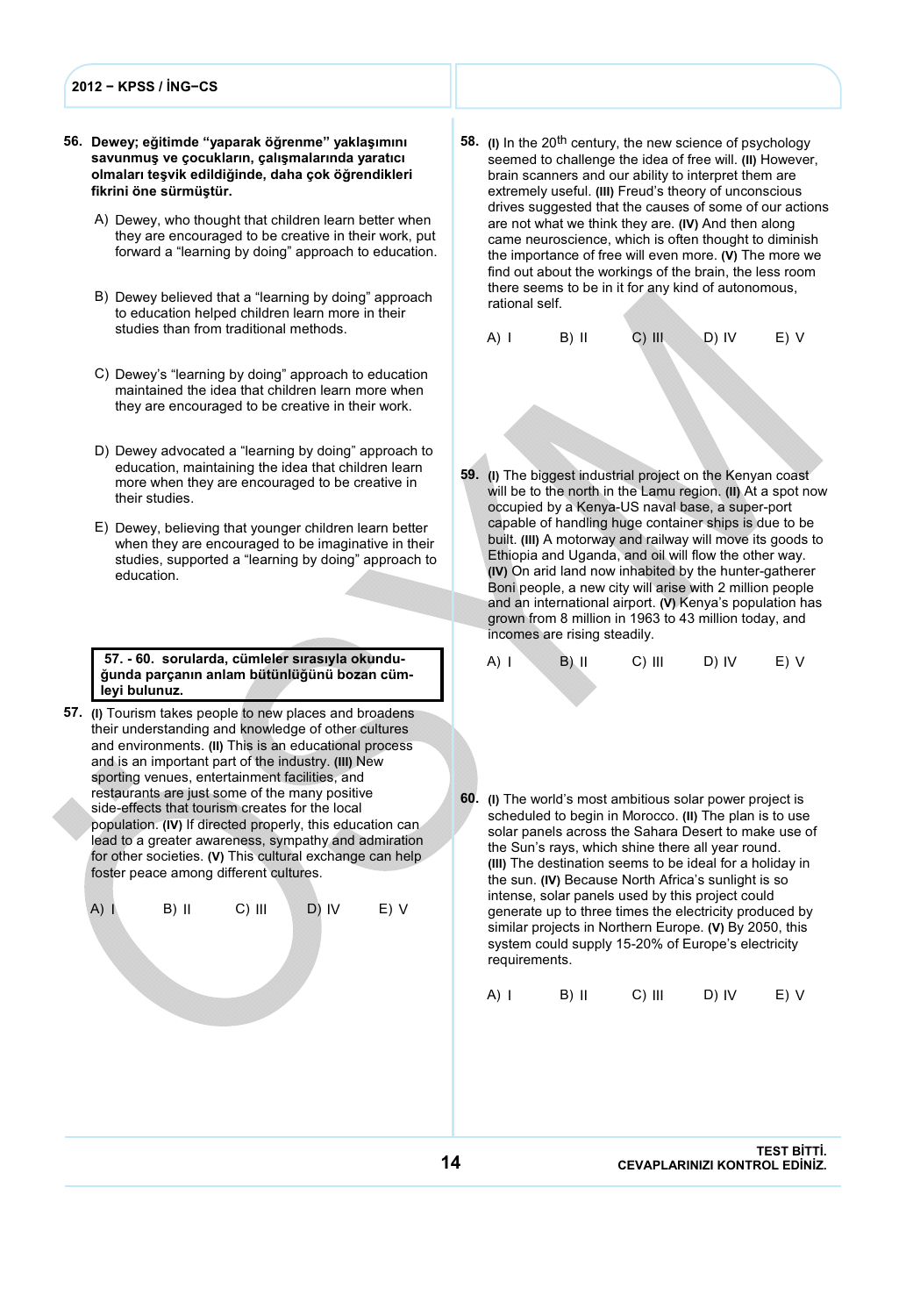# SINAVDA UYULACAK KURALLAR

- 1. Cep telefonu ile sınava girmek kesinlikle yasaktır. Çağrı cihazı, telsiz, fotoğraf makinesi vb. araçlarla; cep bilgisayarı, kol ya da cep saati gibi her türlü bilgisayar özelliği bulunan cihazlarla; silah ve benzeri teçhizatla; müsvedde kâğıdı, defter, kitap, sözlük, sözlük işlevi olan elektronik aygıt, hesap cetveli, hesap makinesi, pergel, açıölçer, cetvel vb. araçlarla sınava girmek kesinlikle yasaktır. Bu araçlarla sınava girmiş adayların adı mutlaka Salon Sınav Tutanağına yazılacak, bu adayların sınavı geçersiz sayılacaktır. Sınava kalem, silgi, kalemtıraş, saat vb. araçla ve kulaklık, küpe, broş vb. takı, herhangi bir metal eşya ile girmek de kesinlikle yasaktır. Yiyecek, içecek vb. tüketim malzemeleri de sınava getirilemez. Adaylar sınava şeffaf şişe içerisinde su getirebilecektir.
- 2. Bu test için verilen cevaplama süresi 60 dakikadır. Yabancı Dil Testi başladıktan sonra ilk 15 ve son 15 dakika içinde adayın sınavdan çıkmasına kesinlikle izin verilmeyecektir. Bu süreler dışında, cevaplamayı sınav bitmeden tamamlarsanız cevap kâğıdınızı ve soru kitapçığınızı salon görevlilerine teslim ederek salonu terk edebilirsiniz.
- 3. Sınav salonundan ayrılan aday, her ne sebeple olursa olsun, tekrar sınava alınmayacaktır.
- 4. Sınav süresince görevlilerle konuşmak, görevlilere soru sormak yasaktır. Aynı şekilde görevlilerin de adaylarla yakından ve alçak sesle konuşmaları ayrıca, adayların birbirinden kalem, silgi vb. şeyleri istemeleri kesinlikle yasaktır.
- 5. Sınav sırasında, görevlilerin her türlü uyarılarına uymak zorundasınız. Sınavınızın geçerli sayılması, her şeyden önce, sınav kurallarına uymanıza bağlıdır. Kurallara aykırı davranışta bulunanların ve yapılacak uyarılara uymayanların kimlik bilgileri Salon Sınav Tutanağına yazılacak ve sınavları geçersiz sayılacaktır.
- 6. Sınav sırasında kopya çeken, çekmeye kalkışan, kopya veren, kopya çekilmesine yardım edenlerin kimlik bilgileri Salon Sınav Tutanağına yazılacak ve bu adayların sınavları geçersiz sayılacaktır. Görevliler kopya çekmeye ya da vermeye kalkışanları uyarmak zorunda değildir; sorumluluk size aittir.

Adayların test sorularına verdikleri cevapların dağılımları bilgi işlem yöntemleriyle incelenecek, bu incelemelerden elde edilen bulgular bireysel ya da toplu olarak kopya çekildiğini gösterirse kopya eylemine katılan adayın/adayların sınavı geçersiz sayılacaktır.

Sınav görevlileri bir salondaki sınavın, kurallara uygun biçimde yapılmadığını, toplu kopya girişiminde bulunulduğunu raporlarında bildirdiği takdirde, ÖSYM takdir hakkını kullanarak bu salonda sınava giren tüm adayların sınavını geçersiz sayabilir.

- 7. Cevap kâğıdında doldurmanız gereken alanlar bulunmaktadır. Bu alanları doldurunuz. Cevap kâğıdınızı başkaları tarafından görülmeyecek şekilde tutmanız gerekmektedir. Cevap kâğıdına yazılacak her türlü yazıda ve yapılacak bütün işaretlemelerde salon görevlisinin atacağı imzalar hariç, kurşun kalem kullanılacaktır. Sınav süresi bittiğinde cevapların cevap kâğıdına işaretlenmiş olması gerekir. Soru kitapçığına işaretlenen cevaplar geçerli değildir.
- 8. Soru kitapçığınızı alır almaz kapağında bulunan ilgili alanlara kimlik bilgilerinizi yazınız. Sayfaların eksik olup olmadığını, kitapçıkta basım hatalarının bulunup bulunmadığını ve soru kitapçığının her sayfasında basılı bulunan soru kitapçık numarasının, kitapçığın ön kapağında basılı soru kitapçık numarasıyla aynı olup olmadığını kontrol ediniz. Soru kitapçığınızın sayfası eksik ya da basımı hatalıysa değiştirilmesi için salon başkanına başvurunuz.

Size verilen soru kitapçığının numarasını cevap kâğıdınızdaki "Soru Kitapçık Numarası" alanına yazınız ve kodlayınız. Cevap kâğıdınızdaki "Soru kitapçık numaramı doğru kodladım." kutucuğunu işaretleyiniz.

Soru kitapçığı ve cevap kâğıdı üzerinde yer alan Soru Kitapçık Numarasını doğru kodladığınızı beyan eden alanı imzalayınız ve salon görevlisinin, kodlamanın doğru yapıldığını beyan eden hem soru kitapçığınızdaki hem de cevap kâğıdınızdaki ilgili alanı imzaladığından emin olunuz. Salon görevlisi imzasını tükenmez kalemle ve siz kodlamayı yaptıktan sonra atmalıdır.

- 9. Sınav sonunda soru kitapçıkları toplanacak ve ÖSYM'de tek tek incelenecektir. Soru kitapçığının bir sayfası bile eksik çıkarsa sınavınız geçersiz sayılacaktır.
- 10. Cevap kâğıdına ve soru kitapçığına yazılması ve işaretlenmesi gereken bilgilerde bir eksiklik ve/veya yanlışlık olması hâlinde sınavınızın değerlendirilmesi mümkün olamamaktadır, sorumluluk size aittir.
- 11. Soru kitapçığının sayfalarındaki boş yerleri müsvedde için kullanabilirsiniz.
- 12. Soruları ve/veya bu sorulara verdiğiniz cevapları ayrı bir kâğıda yazıp bu kâğıdı dışarı çıkarmanız kesinlikle yasaktır.
- 13. Sınav salonundan ayrılmadan önce, soru kitapçığınızı ve cevap kâğıdınızı salon görevlilerine teslim etmeyi unutmayınız.

Bu testlerin her hakkı saklıdır. Hangi amaçla olursa olsun, testlerin tamamının veya bir kısmının Merkezimizin yazılı izni olmadan kopya edilmesi, fotoğrafının çekilmesi, herhangi bir yolla çoğaltılması, yayımlanması ya da kullanılması yasaktır. Bu yasağa uymayanlar gerekli cezai sorumluluğu ve testlerin hazırlanmasındaki mali külfeti peşinen kabullenmiş sayılır.